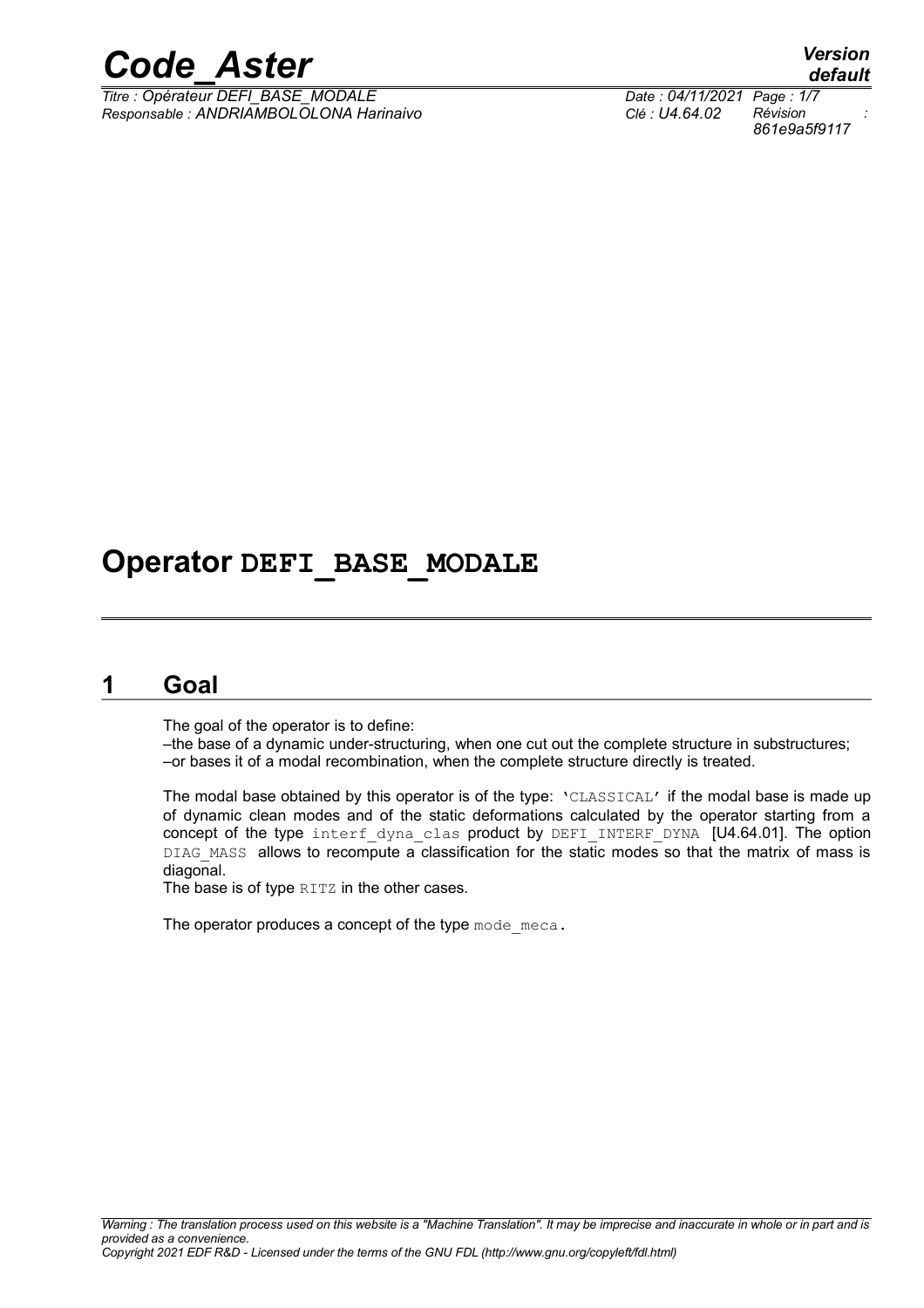# **Code Aster**

Titre : Opérateur DEFI\_BASE\_MODALE Responsable : ANDRIAMBOLOLONA Harinaivo

#### $n \nmid c$ Cont

| ents:                                                     |   |
|-----------------------------------------------------------|---|
|                                                           |   |
|                                                           |   |
|                                                           |   |
|                                                           |   |
|                                                           |   |
|                                                           |   |
|                                                           |   |
|                                                           |   |
|                                                           |   |
|                                                           |   |
|                                                           |   |
|                                                           |   |
|                                                           |   |
|                                                           |   |
|                                                           |   |
|                                                           |   |
|                                                           |   |
|                                                           |   |
|                                                           |   |
|                                                           |   |
|                                                           |   |
|                                                           |   |
|                                                           |   |
|                                                           |   |
|                                                           |   |
|                                                           |   |
|                                                           |   |
| 4.2 Enrichment of a base of clean modes with static modes | 7 |

Date: 04/11/2021 Page: 2/7 Clé : U4.64.02 Révision 861e9a5f9117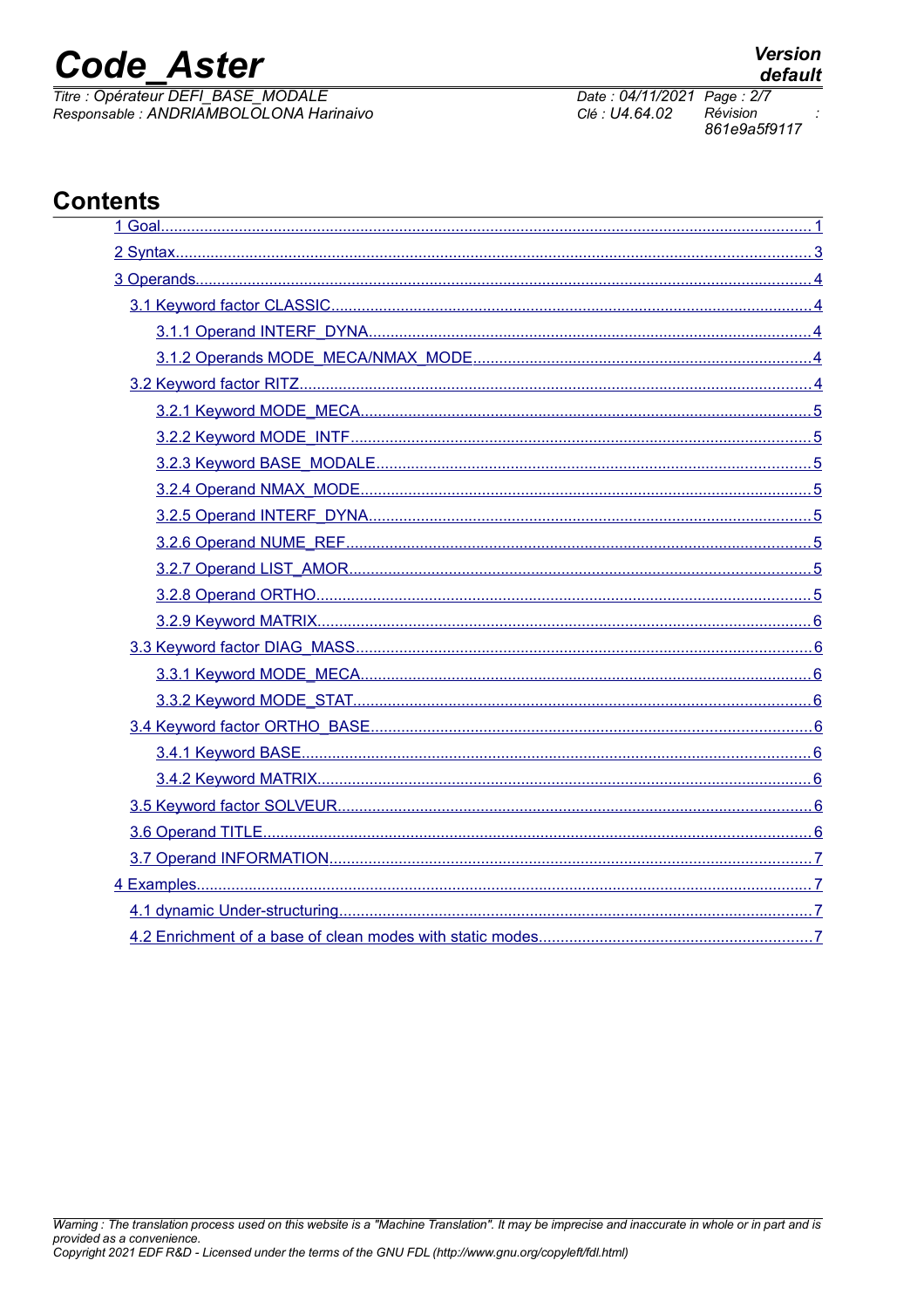*Titre : Opérateur DEFI\_BASE\_MODALE Date : 04/11/2021 Page : 3/7 Responsable : ANDRIAMBOLOLONA Harinaivo Clé : U4.64.02 Révision :*

*861e9a5f9117*

# <span id="page-2-0"></span>**2 Syntax**

bamo [mode\_meca] = DEFI\_BASE\_MODALE **(** / CLASSIC =  $F$  (  $\bullet$  INTERF DYNA= intdyn, [interf dyna clas]  $\uparrow$  MODE\_MECA = modes,  $[1$ \_mode\_meca]<br>  $\uparrow$  NMAX\_MODE = nbmodes.  $[1]$  I]  $NMAX$   $MODE$  = nbmodes,  $[1]$ ), / RITZ =  $_F$  (  $\bullet$  / MODE\_MECA = modes [1\_mode\_meca]<br>/ MODE INTF = modeintf, / [mode meca] / MODE INTF = modeintf, / [mult\_elas] / BASE MODALE= bamo, [mode\_meca]  $\Diamond$  NMAX MODE = nbmodes, [l\_I] ) DIAG\_MASS =  $F$  (  $\bullet$  MODE\_MECA = modes, [l\_mode\_meca]  $MODESTAT = modesta,$  [mode meca] ),  $O(RTHO$  BASE =  $F$  (  $\blacklozenge$  BASE = modes, / [mode meca] / [mult\_elas]  $\triangleleft$  MATRIX = matrix, [matr\_asse \*] ), ◊ INTERF\_DYNA = intdyn, [interf\_dyna\_clas]  $\Diamond$  NUMEREF = numddl, [numeddl]  $\Diamond$  LIST AMOR = listamor, [l R8]  $\begin{array}{ccc} \Diamond & \text{ORTHO} & = & / & 'YES' \\ & & / & 'NOT' \end{array}$ [DEFECT] ♦ MATRIX = matrix, [matr\_asse\_\*]  $\Diamond$  SOLVEUR = F(see document [U4.50.01])  $\Diamond$  TITLE = title,  $[1 \text{ Kn}]$ ◊ INFORMATION = / 1, [DEFECT]  $/ 2$ , **)**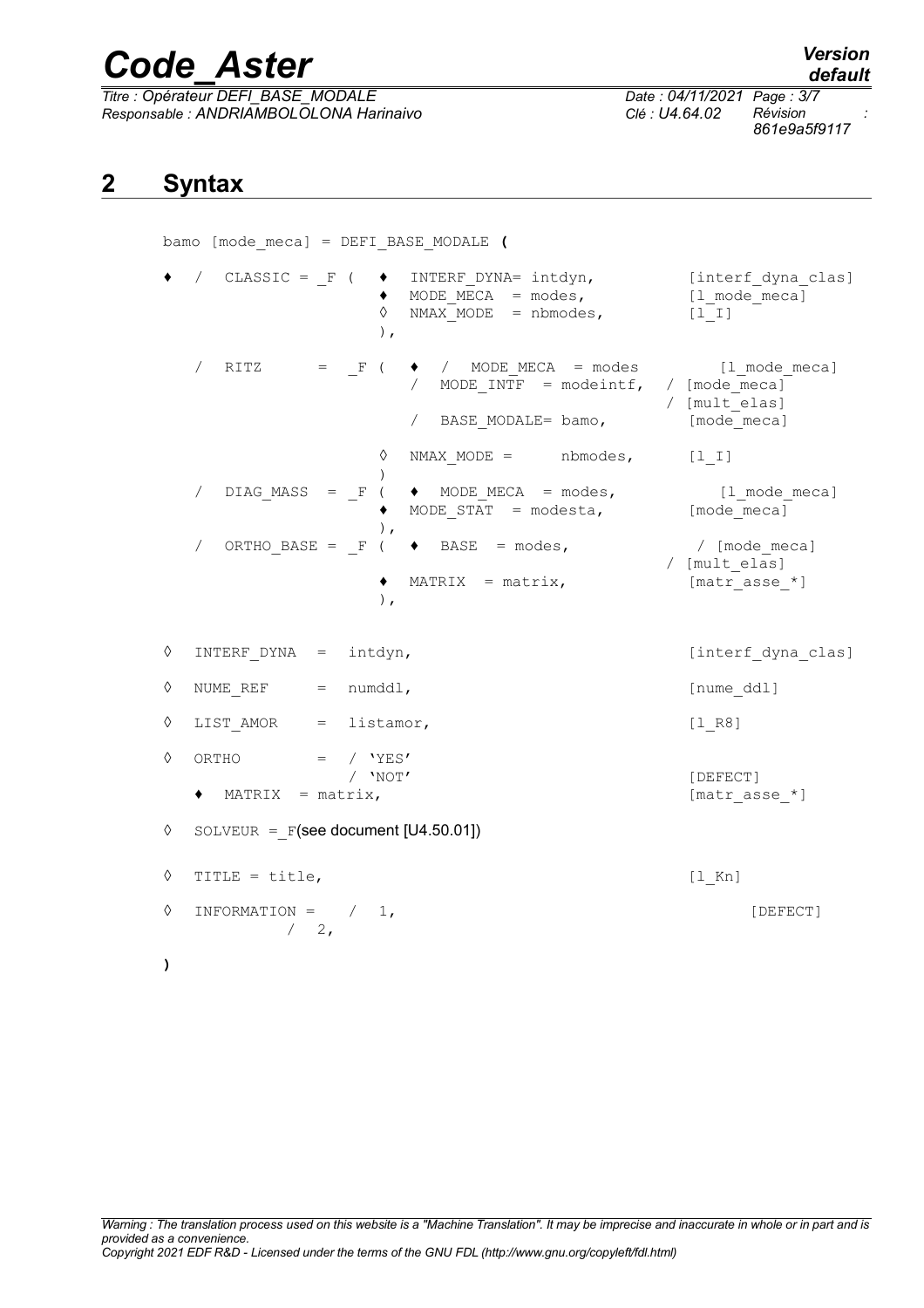*Titre : Opérateur DEFI\_BASE\_MODALE Date : 04/11/2021 Page : 4/7 Responsable : ANDRIAMBOLOLONA Harinaivo Clé : U4.64.02 Révision :*

*861e9a5f9117*

*default*

# <span id="page-3-4"></span>**3 Operands**

### **3.1 Keyword factor CLASSIC**

<span id="page-3-3"></span> $CLASSIC = F ($ Keyword factor for the definition of a modal base of type 'CLASSICAL', when one carries out a calculation by dynamic under-structuring.

#### **3.1.1 Operand INTERF\_DYNA**

<span id="page-3-2"></span> $INTERF$  DYNA = intdyn

Name of the concept of the type interf dyna clas product by DEFI INTERF DYNA [U4.64.01].

The operator calculates the static deformations corresponding to the various defined interfaces, while being based on the classification used for the calculation of the clean modes.

#### **3.1.2 Operands MODE\_MECA/NMAX\_MODE**

<span id="page-3-1"></span>◊ MODE\_MECA = modes

List of the concepts of the type  $\text{mode}$  meca containing the clean modes of the structure.

◊ NMAX\_MODE = nbmodes

List of entireties giving, for each concept  $\text{mode}$  meca, the maximum number of modes suitable to retain. From I<sup>ème</sup> base modal list modes, one retains the modes then corresponding to nbmodes [I] the lowest frequencies.

In general, the length of the list of entireties, well informed under the keyword NMAX MODE, must correspond to that of the list of the modal bases (keyword  $MODE$  MECA). The only exception to this rule is when a single value is given in NMAX MODE. In this case, the value of NMAX MODE is used for each modal base.

If NMAX MODE is not well informed, one takes to by default all the modes of each one of modal bases given under the keyword MODE\_MECA.

# **3.2 Keyword factor RITZ**

<span id="page-3-0"></span>
$$
\bullet \quad / \quad \text{RITZ} = \quad \text{F} \quad (
$$

Keyword allowing factor:

–in the case of a calculation by under-structuring, to build a modal base of substructure of the type 'RITZ';

–in the case of a calculation directly with the complete structure, to build an enriched modal base (for example: clean modes of vibration, which one enriches by static modes associated with external forces).

The base consists of two different manners: maybe starting from two occurrences of the keyword RITZ (one with the keyword MODE\_MECA or BASE\_MODALE, another inevitably with the keyword MODE\_INTF, the other possibilities are not authorized); maybe starting from a single occurrence of the keyword  $RITZ$  and only the keyword MODE MECA is then accepted (little used except if required reducing the number of modes or changing the classification of reference).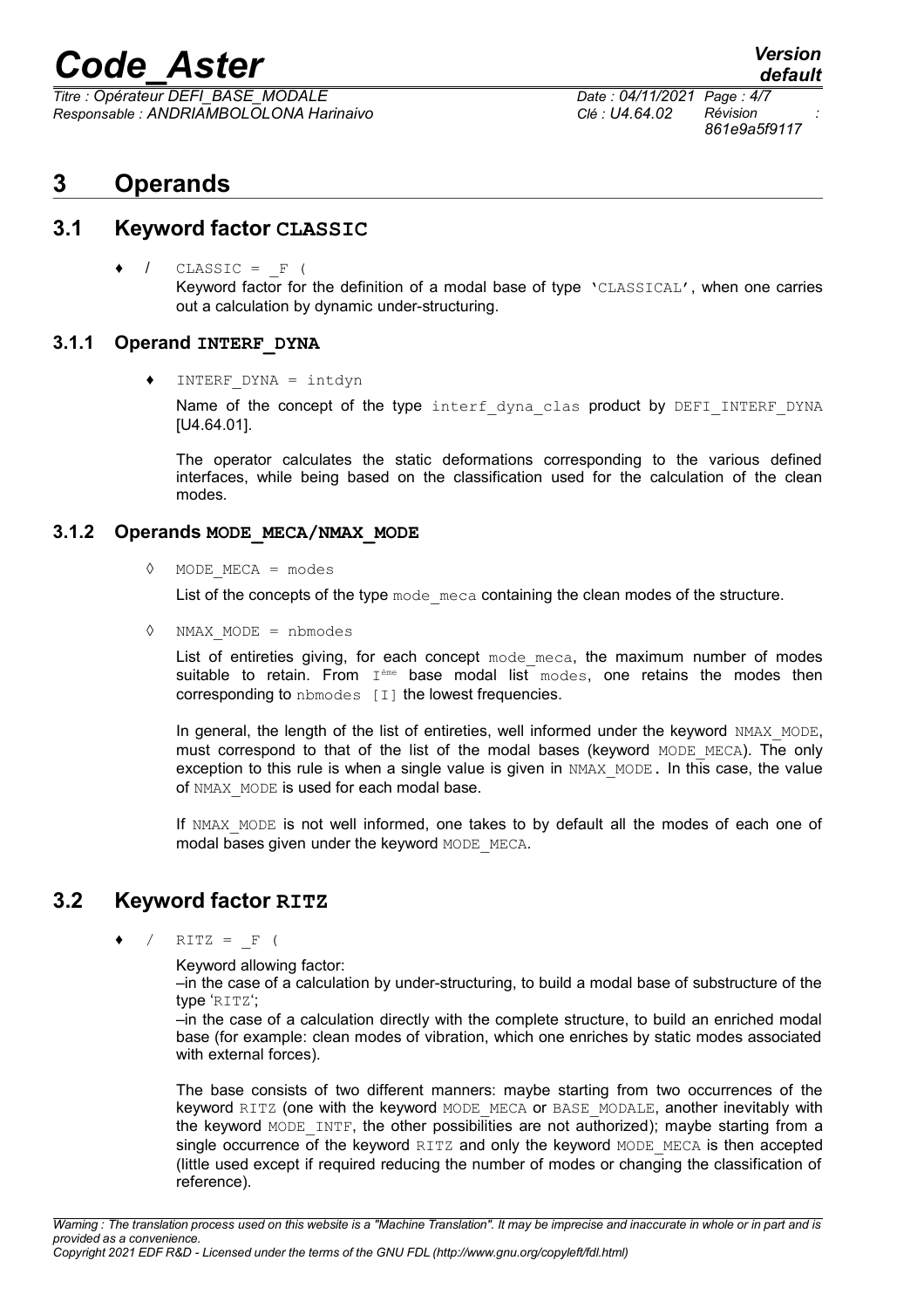*Titre : Opérateur DEFI\_BASE\_MODALE Date : 04/11/2021 Page : 5/7 Responsable : ANDRIAMBOLOLONA Harinaivo Clé : U4.64.02 Révision :*

*861e9a5f9117*

#### **3.2.1 Keyword MODE\_MECA**

<span id="page-4-7"></span>Name of the concept of the type mode meca containing the clean modes of vibration of the structure, or substructure in the case of a calculation by under-structuring.

It can be used only or in the presence of one second occurrence of RITZ with the keyword MODE INTF (if one wishes to add modes of interface for example).

One can give a list of mode meca obtained for the same structure (with boundary conditions different for example).

#### **3.2.2 Keyword MODE\_INTF**

<span id="page-4-6"></span>Name of the concept of the type mode meca (produced by CALC MODES  $[U4.52.02]$  or by MODE STATIQUE [U4.52.14]) or mult elas (produced by MACRO ELAS MULT [U4.51.02]) container:

–in the case of a calculation by under-structuring: the modes which one wants to use as modes of interface of under - structure;

–in the case of a calculation directly on the complete structure: modes which enrich the base by clean modes of vibration given under the keyword MODE MECA precedent. That can for example be static deformations associated with external forces (known imposed force; force of shock associated with an obstacle; etc).

It can be used only in the presence of one second occurrence of the keyword RITZ who will contain the keyword MODE\_MECA or BASE\_MODALE (since it is necessary to affecting NMAX\_MODE to zero if one does not wish to take into account this keyword for example).

#### **3.2.3 Keyword BASE\_MODALE**

<span id="page-4-5"></span>Name of concept of the type mode meca product by a preceding call of the operator of DEFI\_BASE\_MODALE [U4.64.02]. It can be entered only when the number of occurrence of the keyword RITZ is equal to two. Other occurrence of the keyword RITZ obligatorily the keyword will contain then MODE INTF (to enrich an existing base). The name of concept mode meca result of the operator can be different from this one or identical (it is then réentrant).

#### **3.2.4 Operand NMAX\_MODE**

<span id="page-4-4"></span>Many modes to be retained in the dynamic modes (or statics) given by one of the preceding keywords under the occurrence of the keyword RITZ. If one informs a list of mode meca, it is necessary to give either a list of the same size for the numbers of modes to retain, or a single value (in this case, this value is applied to all the concepts  $\text{mode}$  meca ).

If NMAX MODE is not informed, one takes to by default all the modes.

#### **3.2.5 Operand INTERF\_DYNA**

<span id="page-4-3"></span>Dynamic interface of the substructure (to be informed if required and only if the keyword factor is used 'RITZ').

#### **3.2.6 Operand NUME\_REF**

<span id="page-4-2"></span>Classification of reference on which all fields of displacement (dynamic modes and statics) constituting the base of 'RITZ' will be reordered.

#### **3.2.7 Operand LIST\_AMOR**

<span id="page-4-1"></span>List of modal depreciation that the user can provide to enrich the modes declare under the keyword MODE MECA. That amounts adding the depreciation reduced for these same modes if in the beginning they are real modes. This option is useful to simulate experimental results.

#### <span id="page-4-0"></span>**3.2.8 Operand ORTHO**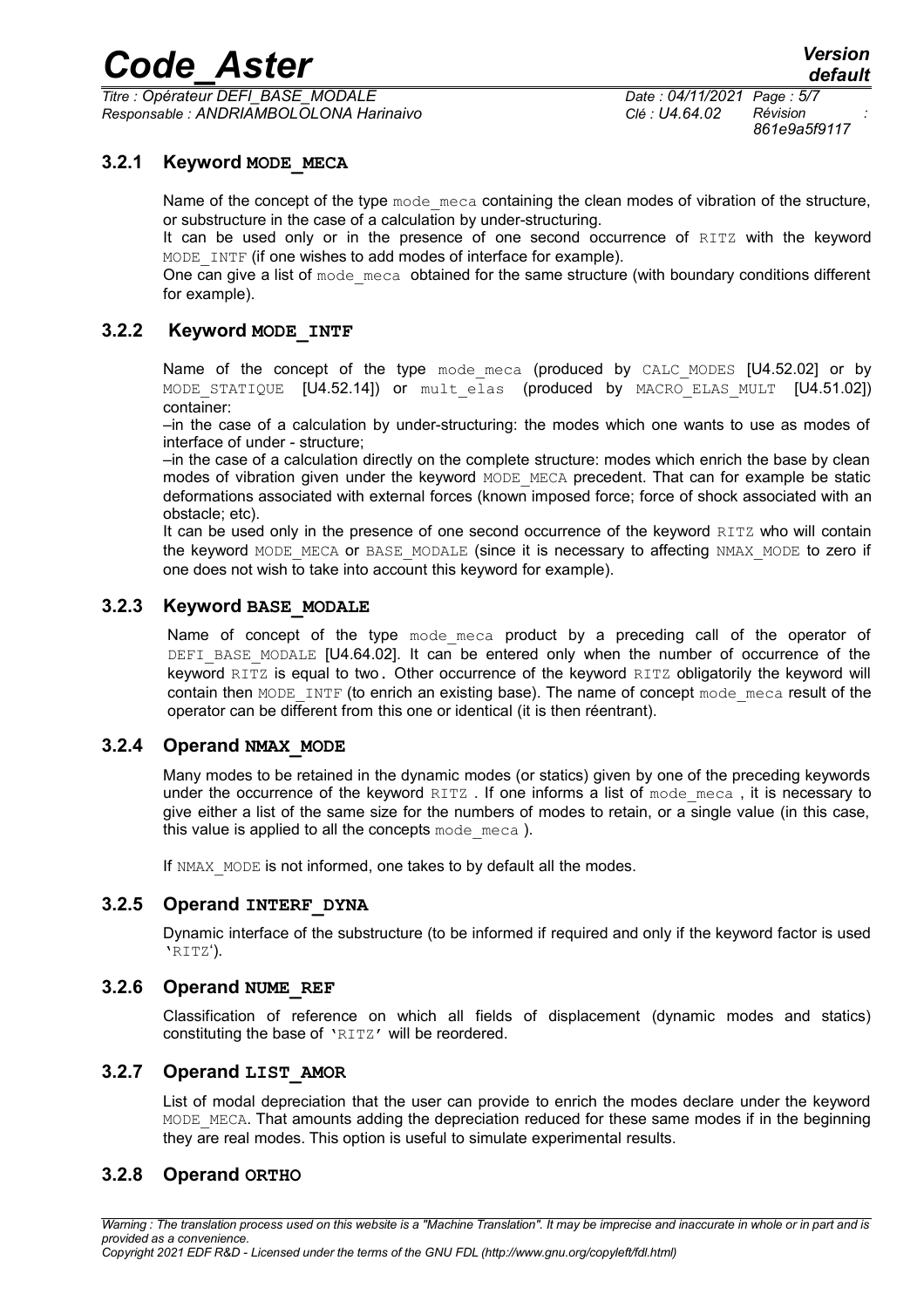*Titre : Opérateur DEFI\_BASE\_MODALE Date : 04/11/2021 Page : 6/7 Responsable : ANDRIAMBOLOLONA Harinaivo Clé : U4.64.02 Révision :*

*861e9a5f9117*

Operand allowing to make a orthonormalisation of the base of Ritz (be informed if this Dorthonormalisation is wished and only if the keyword factor is used 'RITZ'). This orthonormalisation is made with an algorithm of iterative the Graam-Schmidt type (IGS) according to the version of Kahan-Parlett.

#### **3.2.9 Keyword MATRIX**

<span id="page-5-8"></span>Name of the concept of the type  $\text{matrix}$  asse  $*$  who will be taken into account for the scalar products at the time of the reorthonormalisation of the base of RITZ. It is an obligatory keyword if ORTHO=' OUI'.

## **3.3 • Keyword factor DIAG\_MASS**

<span id="page-5-7"></span> $/$  DIAG MASS =  $F$  (

Keyword allowing to recompute the static modes by eliminating the dynamic contribution and while proceeding to a orthogonalisation of Graam-Schmidt.

#### **3.3.1 Keyword MODE\_MECA**

<span id="page-5-6"></span>Name of the concept of the type mode meca containing the dynamic clean modes of the treated substructure.

#### **3.3.2 Keyword MODE\_STAT**

<span id="page-5-5"></span>Name of the concept of the type mode meca product by the operator MODE STATIQUE [U4.52.14] which contains the static modes.

# **3.4 Keyword factor ORTHO\_BASE**

<span id="page-5-4"></span> $\bullet$  / ORTHO BASE =  $\bullet$  (

Allowing keyword of orthonormaliser the modes of a base This orthonormalisation is made with an algorithm of iterative the Graam-Schmidt type (IGS) according to the version of Kahan-Parlett.

#### **3.4.1 Keyword BASE**

<span id="page-5-3"></span>Name of the concept of the type mode meca or mult elas containing dynamic clean modes.

#### **3.4.2 Keyword MATRIX**

<span id="page-5-2"></span>Name of the concept of the type  $\text{matrix}$  asse  $*$  who contains will be taken into account for the scalar products at the time of the reorthogonalisation.

# **3.5 Keyword factor SOLVEUR**

<span id="page-5-1"></span> $\Diamond$  SOLVEUR = F (...)

This keyword factor is optional: it makes it possible to choose another solvor of resolution of system. In the case of this order, the syntax of the keyword is restricted with two methods: one can choose between the method by default, MULT\_FRONT, and methods LDLT\_or MUMPS. Syntax being common to several orders, please consult the handbook [U4.50.01].

# **3.6 Operand TITLE**

<span id="page-5-0"></span>◊ TITLE = title

*Warning : The translation process used on this website is a "Machine Translation". It may be imprecise and inaccurate in whole or in part and is provided as a convenience. Copyright 2021 EDF R&D - Licensed under the terms of the GNU FDL (http://www.gnu.org/copyleft/fdl.html)*